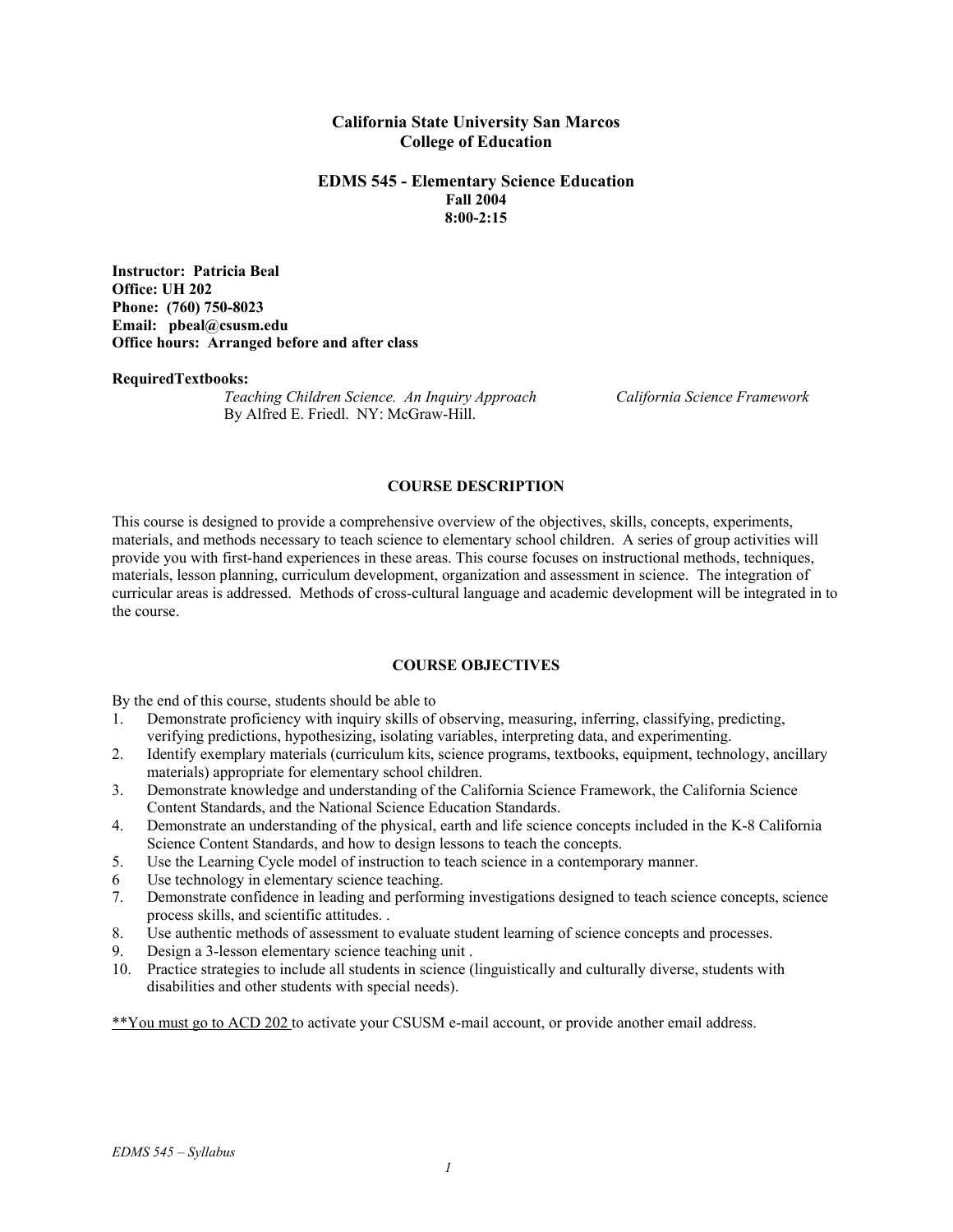#### **COE MISSION STATEMENT**

The mission of the College of Education Community is to collaboratively transform public education by preparing thoughtful educators and advancing professional practices. We are committed to diversity, educational equity, and social justice, exemplified through reflective teaching, life-long learning, innovative research, and ongoing service. Our practices demonstrate a commitment to student centered education, diversity, collaboration, professionalism, and shared governance.

#### **INFUSED COMPETENCIES**

### **CLAD**

In 1992, the College of Education voted to infuse Cross-cultural, Language and Academic Development (CLAD) competencies across the curriculum. The CLAD competencies are attached to the syllabus and the competencies covered in this course are highlighted.

#### **Special Education**

Consistent with the intent to offer a seamless teaching credential in the College of Education, this course will demonstrate the collaborative infusion of special education competencies that reflect inclusive educational practices.

#### **Technology**

This course infuses technology competencies to prepare our candidates to use technologies, emphasizing their use in both teaching practice and student learning.

#### **COURSE REQUIREMENTS**

**COE Attendance Policy:** "At a minimum, students must attend more than 80% of class time, or s/he may not receive a passing grade for the course at the discretion of the instructor. Individual instructors may adopt more stringent attendance requirements. Should the student have extenuating circumstances, s/he should contact the instructor as soon as possible."

Due to the dynamic and interactive nature of courses in the College of Education, all students are expected to attend all classes and participate actively. Absences and late arrivals/early departures will affect the final grade. If you miss more than 20% of the class you may not receive a passing grade for the course. Absences do not change assignment due dates. Late assignments will receive a 10% reduction in points for each day late. After one week, late assignments will receive no credit.

#### **TOPICS OUTLINE**

The Learning Cycle Model of Teaching Learning Cycle Science Lesson demonstrations Writing Objectives and Explanations of Science Concepts CA Science Content Standards Grades K-8 California Science Framework SDAIE Strategies in Science Infusing Writing Activities in Science Lessons Science Curriculum Kits and State Approved Texts Science Process Skills and Scientific Attitudes Current Issues in Science Education Infusing Technology into Science Teaching Authentic Assessments in Science Science Projects, Student Research, Science Fairs Safety in the Science Class Inclusion and Teaching Science to Students with Special Needs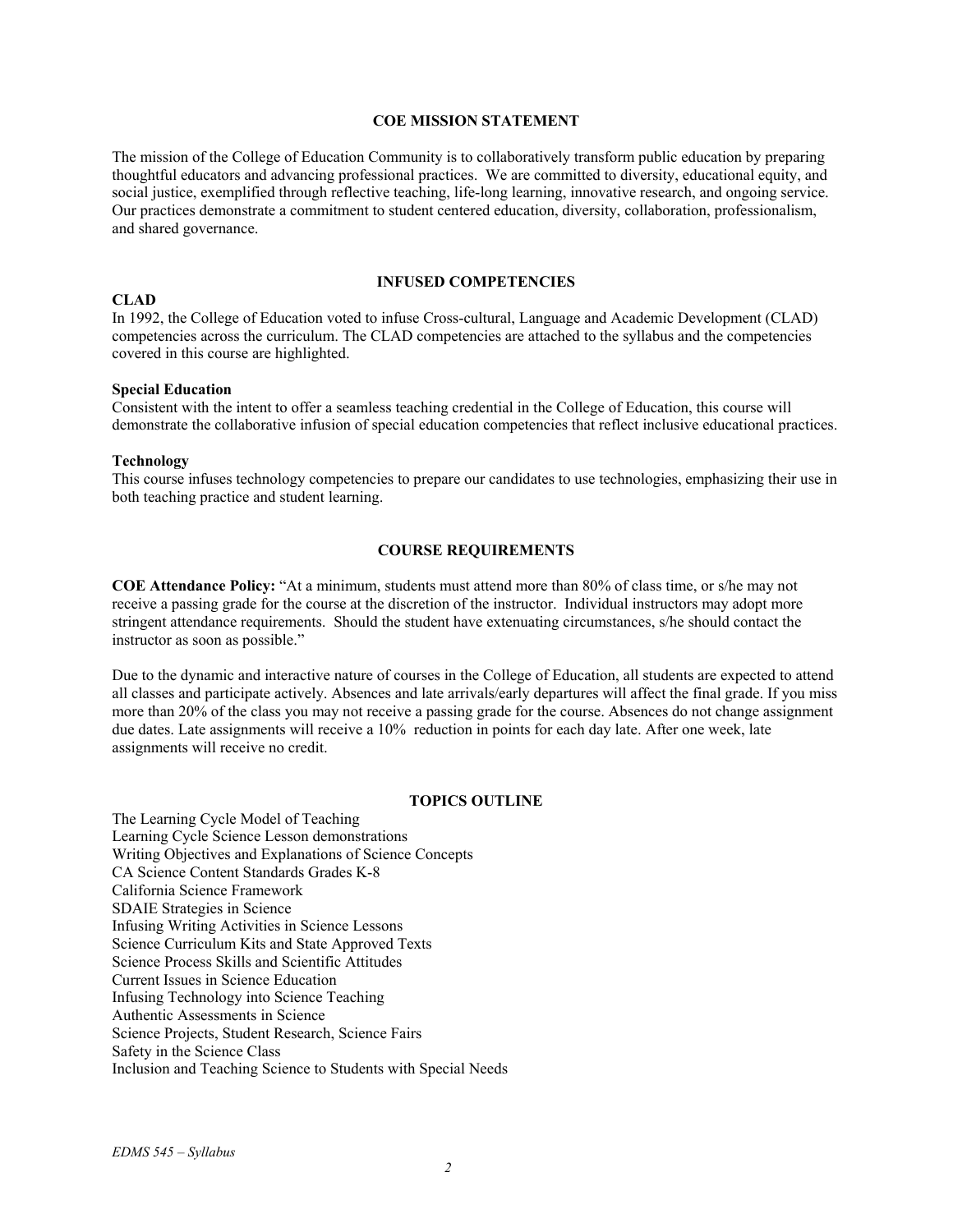### **COURSE ASSIGNMENTS**

- 1. Reading Responses *(due for each chapter, turned in at end of 2nd, 4th, 6th, and 8th weeks)*
- 2. Leadership of Hands-on Science Lessons *(beginning 3rd week; instructor models during weeks 1 & 2)*
- 3. Science Instruction Case Study *(6th week)*
- 4. Science Practicum with School Age Children *(7th week)*
- 5. Science Teaching Unit with Learning Cycle Lessons *(8th week)*

# **ASSIGNMENT DESCRIPTIONS**

# 1. READING RESPONSES (ONE PER CHAPTER, DUE 2<sup>ND</sup>, 4<sup>TH</sup>, 6<sup>TH</sup>, AND 8<sup>TH</sup> WEEK)

Students will be assigned readings and should present their responses to each chapter in one of the following forms:

- A. A Big Ideas paper explaining the key science concepts and example activities
- B. A visual or symbolic representation of the key science concepts
- C. A graphic organizer that demonstrates the key science concepts and their relationships to one another (samples will be provided in class)

The responses should be 1-2 pages and typed. They will be checked off for completion each due date. Representative samples will be examined for closer reading.

### **PRIMARY TEACHING PERFORMANCE EXPECTATIONS**

TPE 1A: Subject-Specific Pedagogical Skills for Multiple Subject Teaching Assignments

- TPE 4: Making Content Accessible
- TPE 5: Student Engagement

TPE 6: Developmentally Appropriate Teaching Practices

TPE 6A: Developmentally Appropriate Practices in Grades K-3

TPE 6B: Developmentally Appropriate Practices in Grades 4-8

#### **2. LEADERSHIP OF HANDS-ON SCIENCE LESSONS – Critical Assessment Task (CATs)**

Students will lead hands-on science lessons during class. The lessons should model inquiry instruction, good questioning skills, and be content-understandable and non-judgmental. The lessons should be based on the California content standards. SDAIE strategies, technology integration, and methods for teaching students with disabilities should all be included and pointed out during the lesson.

You will work in groups of 4 people to lead science lessons based on the Learning Cycle Model of Instruction. You will teach these to your classmates. Each lesson will be allocated 30-40 minutes of class time to teach. Your classmates will not role-play elementary students, but will learn the science content and how to teach it. Treat your classmates as teachers, not elementary students.

The lessons should include hands-on lessons, and should emphasize particular science concepts. The Exploration and Application phases of the Learning Cycle must require different hands-on science activities using manipulatives. Hands-on activities are NOT reading or completing worksheets (though they may require students to read something or complete lab observation sheets). You should take the activities "off of paper" and require students to use the science process skills with science manipulatives.

Be sure you understand the concepts you are emphasizing, and that you can explain them. The lessons should be developmentally appropriate for K-6, and should follow the NSTA Safety Guidelines. Make sure that you include the 3 stages of the Learning Cycle. Make sure that science content background and applications to everyday life are addressed. You need to explain SDAIE strategies and adaptations for students with disabilities.

Prepare a Powerpoint Computer Presentation to use in your lesson. The presentation should include a detailed explanation of the science content, as well as a list and definitions of science concepts important to the lesson. Additionally, include a list of at least 10 web sites (with short descriptions) that address the science topic and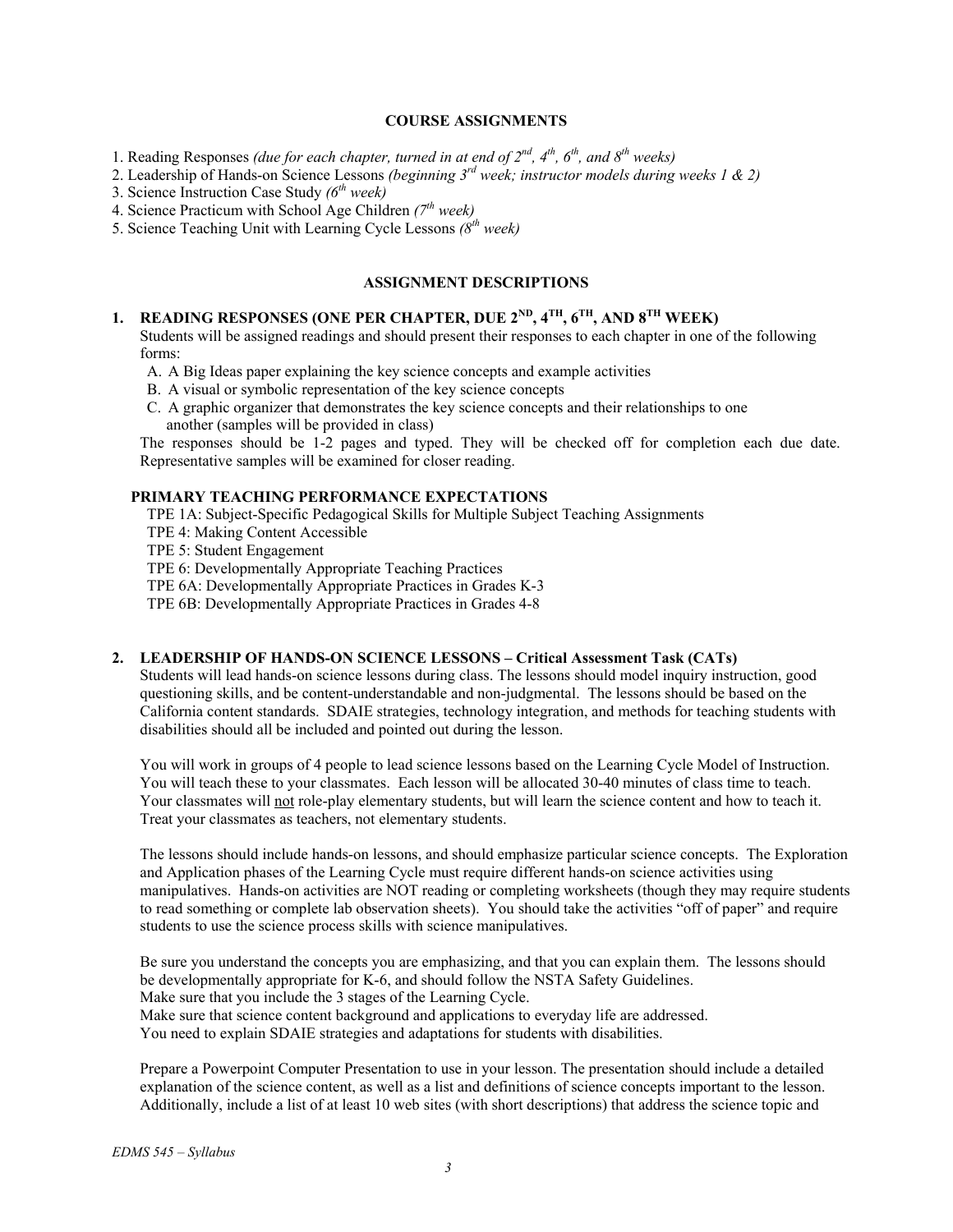concepts through simulations, graphics and movies. You should have links to these web sites and show examples during the lesson. \*\*You need to email the presentation to the instructor 2 days prior to your presentation.

Each group will prepare a handout which includes the 3 stages of the learning cycle, SDAIE strategies, adaptations for students with disabilities, a 1-2 page summary of the science content background, a list of science concepts taught (with definitions), a list of 10 relevant web sites (with descriptions), and applications to everyday life. Bring copies of the activity (for everyone) with (a) group members' names at the top and (b) reference at the bottom.. \*On the first line, write out the science concept(s) you are teaching in a complete sentence. Do not say "The students will \_\_\_\_." (That is an objective, not a science concept.)\*

Each group will prepare an evaluation instrument to be used by (a) the instructor, (b) 5 class members not in the group, (c) group members (each will complete one copy). The evaluation instruments should have the group members' names, title and science topic at the top. The instructor's copy should include a description of each person's role in researching and presenting.

#### **PRIMARY TEACHING PERFORMANCE EXPECTATIONS**

TPE 1A: Subject-Specific Pedagogical Skills for Multiple Subject Teaching Assignments TPE 2: Monitoring Student Learning During Instruction TPE 4: Making Content Accessible TPE 5: Student Engagement TPE 6: Developmentally Appropriate Teaching Practices TPE 6A: Developmentally Appropriate Practices in Grades K-3 TPE 6B: Developmentally Appropriate Practices in Grades 4-8 TPE 9: Instructional Planning TPE 10: Instructional Time TPE 13: Professional Growth

### **SECONDARY TEACHING PERFORMANCE EXPECTATION**

TPE 7: Teaching English Learners

### **3. SCIENCE INSTRUCTION CASE STUDY**

Students will develop a case study of science instruction involving input from classroom observations, a K-8 teacher or teachers and K-8 students. It will include 5 parts: your observations, teacher interview, student surveys, chart comparison, and case study paper. Carefully read A-F below.

# **Observations of Science Lessons**

- A. Ask an elementary teacher if you can observe 2-3 science lessons in his or her class. Then answer the following:
	- 1. How would you define science instruction in this classroom?
	- 2. What are the characteristics of science instruction?
	- 3. What do the students do during science instruction?
	- 4. What materials are used?
	- 5. How often do the students engage in hands-on activities?
	- 6. Do they each participate and have a role?
	- 7. How is the classroom organized for science instruction?
	- 8. What science materials are in the classroom?
	- 9. What evidence is there of science?
	- 10. Do you see writing infused within the science lessons? If so, what are some examples?
	- 11. Are their children in the class who are learning English? What differences and similarities exist for children who are learning English?

Feel free to add more descriptive information in regard to science instruction.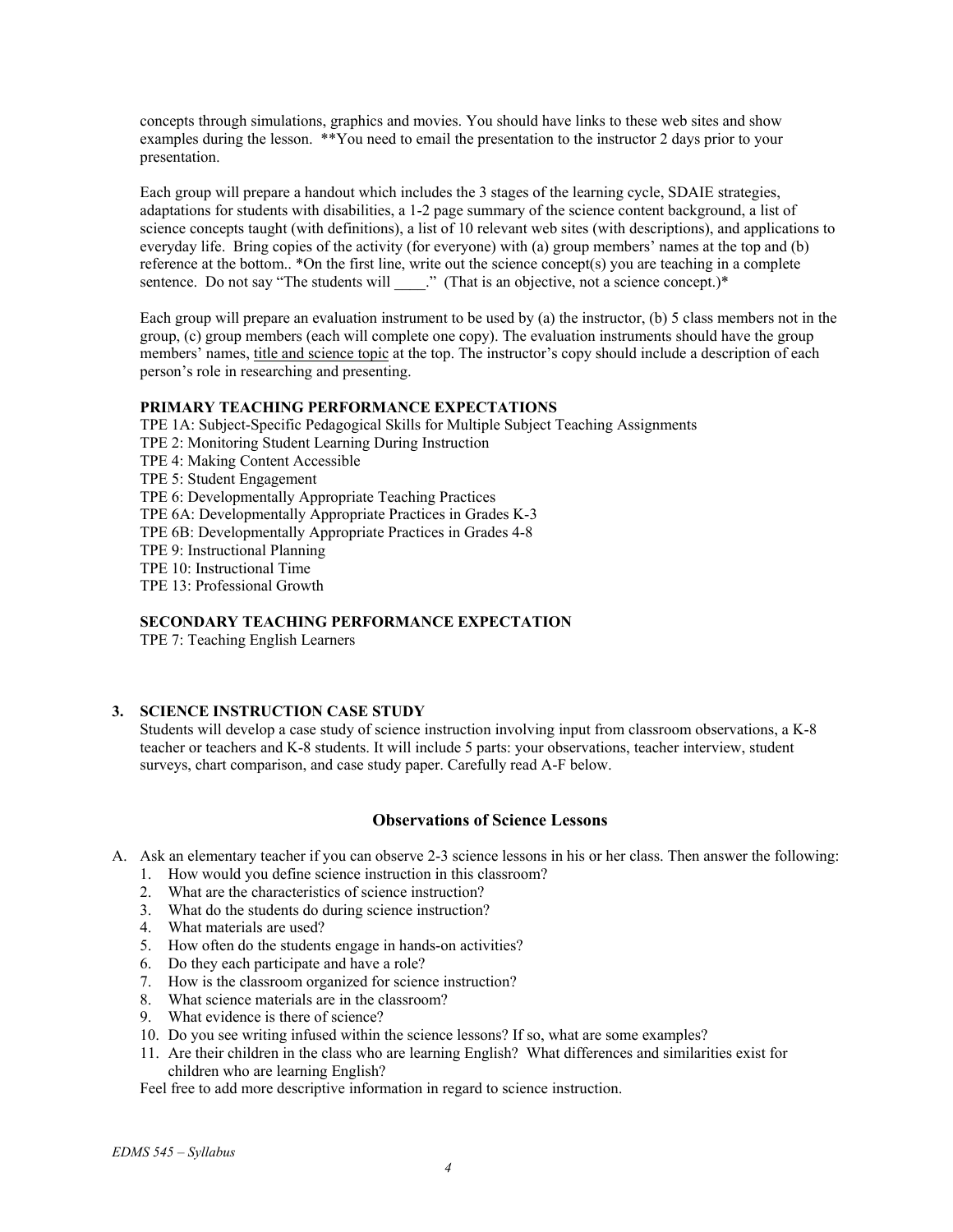B After you have answered the above questions find time to interview the teacher..

Ask the teacher to answer the Teacher Survey. Please inform the teacher that the school and district will not be identified, only the grade level. Please do not put the teacher's name on the survey.

### **Teacher Survey**

- 1. How do children learn science?
- 2. How do you organize instruction so that children learn concepts related to the California science standards?
- 3. What are the different activities that you do during science instruction?
- 4. How do you group the students during science activities?
- 5. How often do you teach science?
- 6. How often do the children participate in hands-on science activities?
- 7. Do you integrate writing activities into science lessons? What are some examples?
- 8. What is the easiest thing about teaching science?
- 9. What is the most difficult thing about teaching science?
- 10. If you could design the ideal science program, what would be the characteristics of the program?
- 11. How do you organize instruction for science in two languages or in a language other than English? What challenges does this present for you?
- 12. How do you adapt instruction for students with special needs? Are their particular techniques or issues related to science teaching and students with special needs?

Feel free to include other questions during the interview. If possible, take a portable tape recorder to record the responses for later transcription, as it is easy to miss some things when you are taking notes. Be sure to ask the teacher if she or he minds if you use the tape recorder, and do not use it if the teacher is hesitant.

C. Ask the teacher if you can hand out the Student Survey to the students in the class. Do **not** have the students put their names on the surveys. Feel free to include other questions on the survey, but do not make it too long for the student to answer. This survey will work with third graders and up; you can try it with second graders but I would suggest reading the questions aloud one at a time for them. If you are working with K, 1 or 2 use the following alternative strategy: Choose approximately 6 students (if you are in a bilingual class choose 3 who have English as their native language and 3 with Spanish or whatever other language is spoken in the class). Interview each student using the survey questions. Record the answers, if possible, and transcribe the taped interviews.Be flexible and adapt the survey to the level of the students.

#### **Student Survey**

Please answer the following questions.

Grade level: Are you a Boy **□** Girl **□** ?

- What language(s) do you speak? English  $\Box$  Spanish  $\Box$  Other  $\Box$
- 1. What happens during science in your class? How does your teacher teach you science?
- 2. How often do you do hands-on science activities in class?
- 3. What sorts of science activities do you do in class?
- 4. Do you work in groups to do science activities? If so, what do you do in the groups? Does each person have a job to do?
- 5. Do you have science materials to use during science activities? What sorts of materials do you use?
- 6. What are some of the science topics you have studied this year in science class?
- 7. Do you like science time? What do you like best about it?
- 8. Are you a good student in science? What helps you learn best?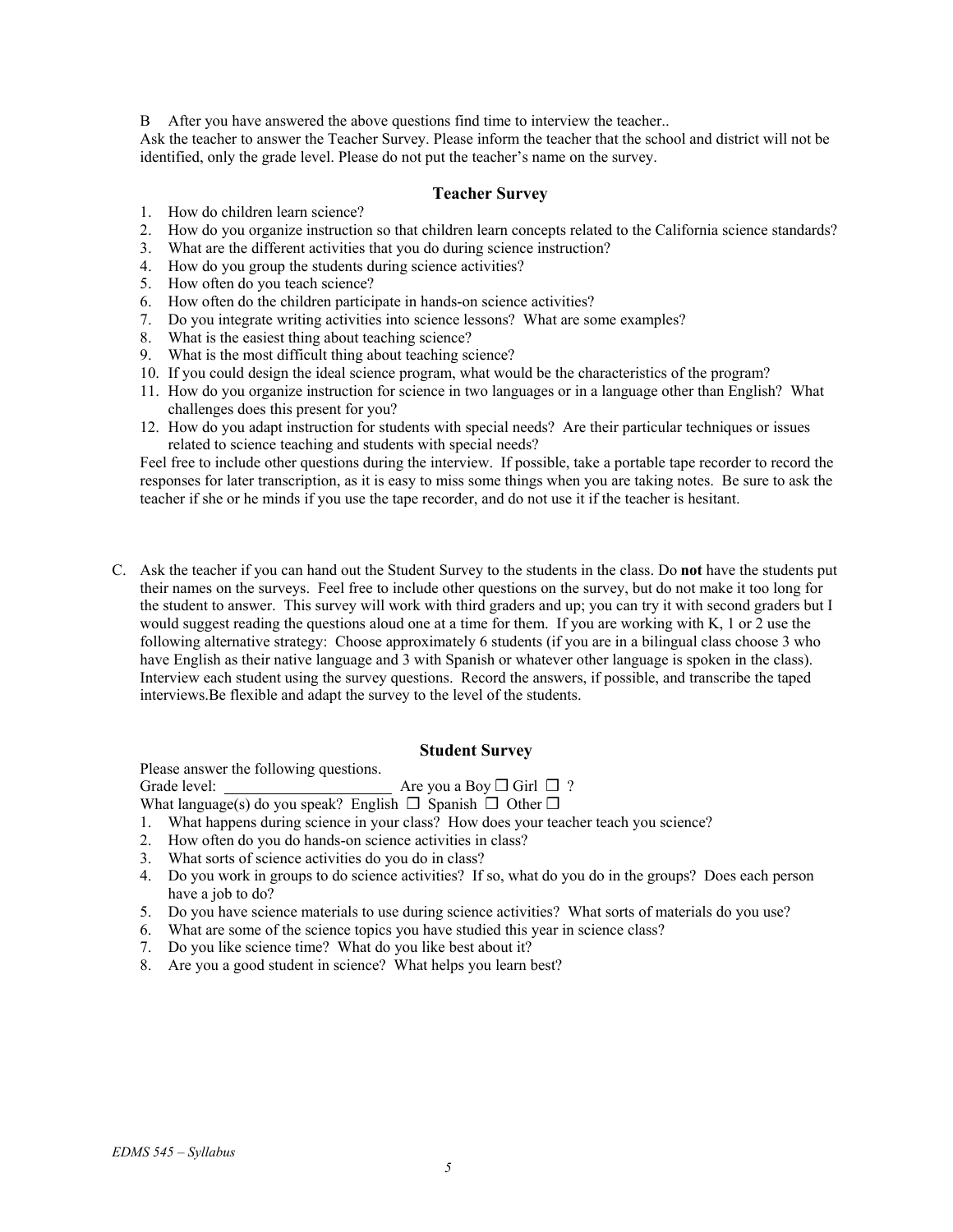D. Examine the three sets of data (your observations, those of the teacher and students) for matches and mismatches. Create a grid to organize the data:

|                                                                   | <b>My Observations</b> | <b>Teacher Interview</b> | <b>Student Surveys</b> |
|-------------------------------------------------------------------|------------------------|--------------------------|------------------------|
| How is science taught?                                            |                        |                          |                        |
| How does the teacher<br>teach science?                            |                        |                          |                        |
| Do the students<br>participate in hands-on<br>science activities? |                        |                          |                        |
| <b>Adaptations and</b><br><b>Accommodations</b>                   |                        |                          |                        |

# **Comparison Chart**

- E. Using the data you have collected and the match/mismatch chart, type a 2-3 page CASE STUDY PAPER of the science instruction.
- F. Turn in the following. Staple all together in the following order with the Case Study paper on top.
	- 1. Your 2-3 page Case Study Paper.
	- 2. Your own answers to questions (in A above) as you observed in the classroom
	- 3. Teacher Interview questions (B above) and answers
	- 4. Student Surveys (C above) with student answers
	- 5. Comparison Chart of your observations, teacher interview answers and student survey answers.

Please turn in two copies of anything you wish returned to you.

#### **PRIMARY TEACHING PERFORMANCE EXPECTATIONS**

TPE 1A: Subject-Specific Pedagogical Skills for Multiple Subject Teaching Assignments

Teaching Science in a Multiple Subject Assignment

- TPE 2: Monitoring Student Learning During Instruction
- TPE 6: Developmentally Appropriate Teaching Practices
- TPE 6A: Developmentally Appropriate Practices in Grades K-3
- TPE 6B: Developmentally Appropriate Practices in Grades 4-8

TPE 10: Instructional Time

TPE 11: Social Environment

### **SECONDARY TEACHING PERFORMANCE EXPECTATION**

TPE 8: Learning about Students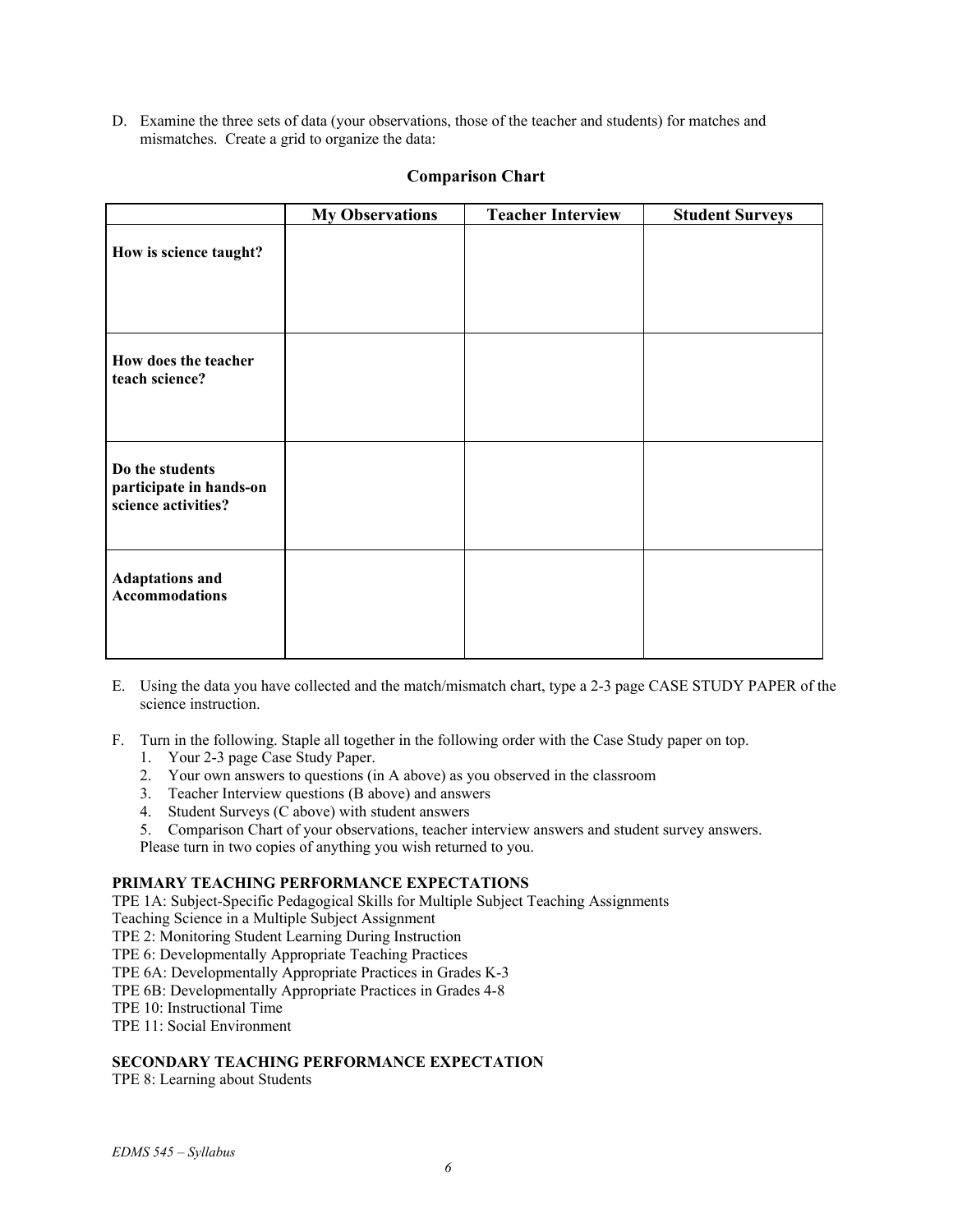# **4. SCIENCE PRACTICUM WITH SCHOOL AGE CHILDREN – Critical Assessment Task (CATs)**

Develop an inquiry activity to teach to elementary students.

You will prepare a hands-on science lesson and poster about a science concept. You will present the lesson at our Elementary School Science Exposition. Be sure you understand the concept(s) you are emphasizing, and that you can explain it. The activity should be developmentally appropriate, and should follow the NSTA Safety Guidelines. Prior to teaching the lesson, turn it in to your instructor for review. After teaching the lesson, turn in a copy of your Lesson and your Reflection. The lessons should include hands-on lessons, and should emphasize particular science concepts. The Exploration and Application phases of the Learning Cycle must require different hands-on science activities using manipulatives. Hands-on activities are NOT reading or completing worksheets (though they may require students to read something or complete lab observation sheets). You should take the activities "off of paper" and require students to use the science process skills with science manipulatives.)

Turn in the following:

- 1. Type the lesson.
- 2. Include your name at the top of the page and references at the bottom of the page.
- 3. Science Concept you are teaching. Write it out in a complete sentence. Do not say "The students will \_\_\_\_." (That is an objective, not a science concept.)
- 4. California Science Content Standards and Investigation Standards addressed
- 5. 1-3 Learning Objectives
- 6. Exploration Activity
- 7. Concept Invention
- 8. Concept Application Activity
- 9. The Reflection (answer the following):
	- How did the children respond? (What did they say and do?)
	- How do the children's actions and responses demonstrate their level of understanding.
	- How did you (or can you) improve upon your lesson to facilitate understanding?

## **PRIMARY TEACHING PERFORMANCE EXPECTATIONS**

TPE 1A: Subject-Specific Pedagogical Skills for Multiple Subject Teaching Assignments

Teaching Science in a Multiple Subject Assignment

TPE 2: Monitoring Student Learning During Instruction

- TPE 4: Making Content Accessible
- TPE 5: Student Engagement

TPE 6: Developmentally Appropriate Teaching Practices

TPE 6A: Developmentally Appropriate Practices in Grades K-3

TPE 6B: Developmentally Appropriate Practices in Grades 4-8

TPE 13: Professional Growth

# **SECONDARY TEACHING PERFORMANCE EXPECTATION**

TPE 8: Learning about Students

TPE 12: Professional, Legal, and Ethical Obligations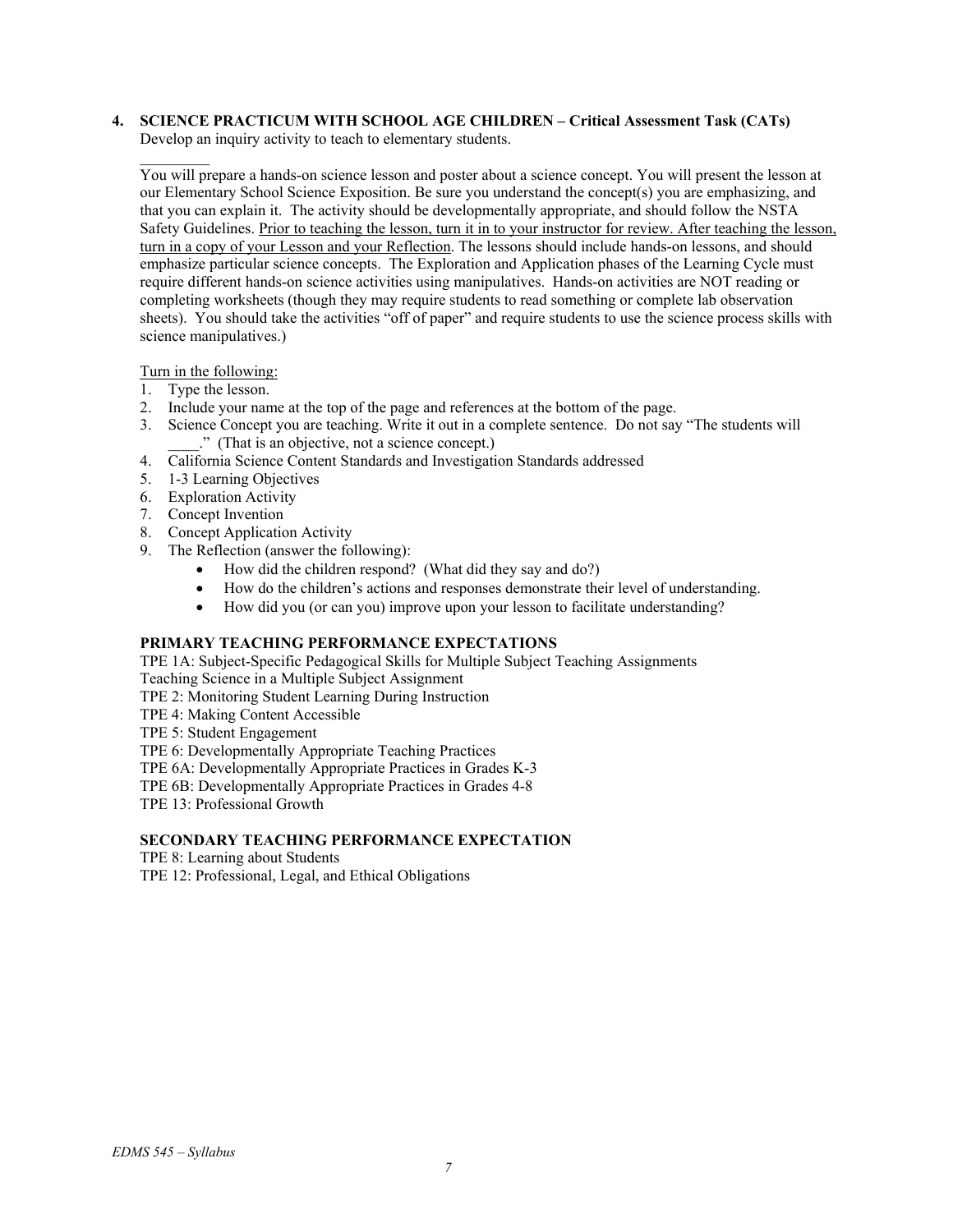## **5. SCIENCE TEACHING UNIT – Critical Assessment Task (CATs)**

You will create a typed unit on a specific science topic. You must bring a stamped, self-addressed manila envelope in order to receive a final grade. (You may work in pairs on this assignment.)

- 1. Unit Plan (1 page-include title, grade level, goals for unit, Calif. Science Content Standards addresses, and one-two line descriptions of each learning cycle lesson)
- 2. 4 Learning Cycle Lesson Plans *Adapt from Commercial Lessons!*

For each lesson, include the following: *Do not re-invent activities*.

a. Topic

- b. Science Concept you are teaching. Write out the science concept(s) you are teaching in a complete sentence. Do not say "The students will \_\_\_\_." (That is an objective, not a science concept.)
- c. California Science Content Standards and Investigation Standards addressed
- c. Objectives  $(1-2)$  (use behavioral objectives with action verbs—i.e., The students will  $\qquad$ )
- d. Exploration Activity- explain what students will do and what teacher will do
- e. Concept Invention --explain what students will do and what teacher will do
- f. Concept Application Activity- explain what students will do and what teacher will do
- g. Authentic Assessment
- h. Rubric for Assessment
- i. SDAIE Strategies and explanation of how used
- j. Adaptations for Students With Disabilities and explanation of how used
- k. 3 Ways to Integrate Technology and Explanation of how used
- 3. Science Content Background (3-5 pages—typed pages)
- 4. List and short descriptions of 10 Web Sites (with short descriptions) that address the science topic and concepts through simulations, graphics and movies.
- 5. References

The lessons should include hands-on lessons, and should emphasize particular science concepts. The Exploration and Application phases of the Learning Cycle must require different hands-on science activities using manipulatives. Hands-on activities are NOT reading or completing worksheets (though they may require students to read something or complete lab observation sheets). You should take the activities "off of paper" and require students to use the science process skills with science manipulatives.

#### **PRIMARY TEACHING PERFORMANCE EXPECTATIONS**

- TPE 1A:Subject-Specific Pedagogical Skills for Multiple Subject Teaching Assignments
	- Teaching Reading-Language Arts in a Multiple Subject Assignment

Teaching Science in a Multiple Subject Assignment

- TPE 4: Making Content Accessible
- TPE 5: Student Engagement
- TPE 6: Developmentally Appropriate Teaching Practices
- TPE 6A: Developmentally Appropriate Practices in Grades K-3
- TPE 6B: Developmentally Appropriate Practices in Grades 4-8
- TPE 9: Instructional Planning
- TPE 10: Instructional Time
- TPE 13: Professional Growth

### **SECONDARY TEACHING PERFORMANCE EXPECTATION**

- TPE 3: Interpretation and Use of Assessments
- TPE 7: Teaching English Learners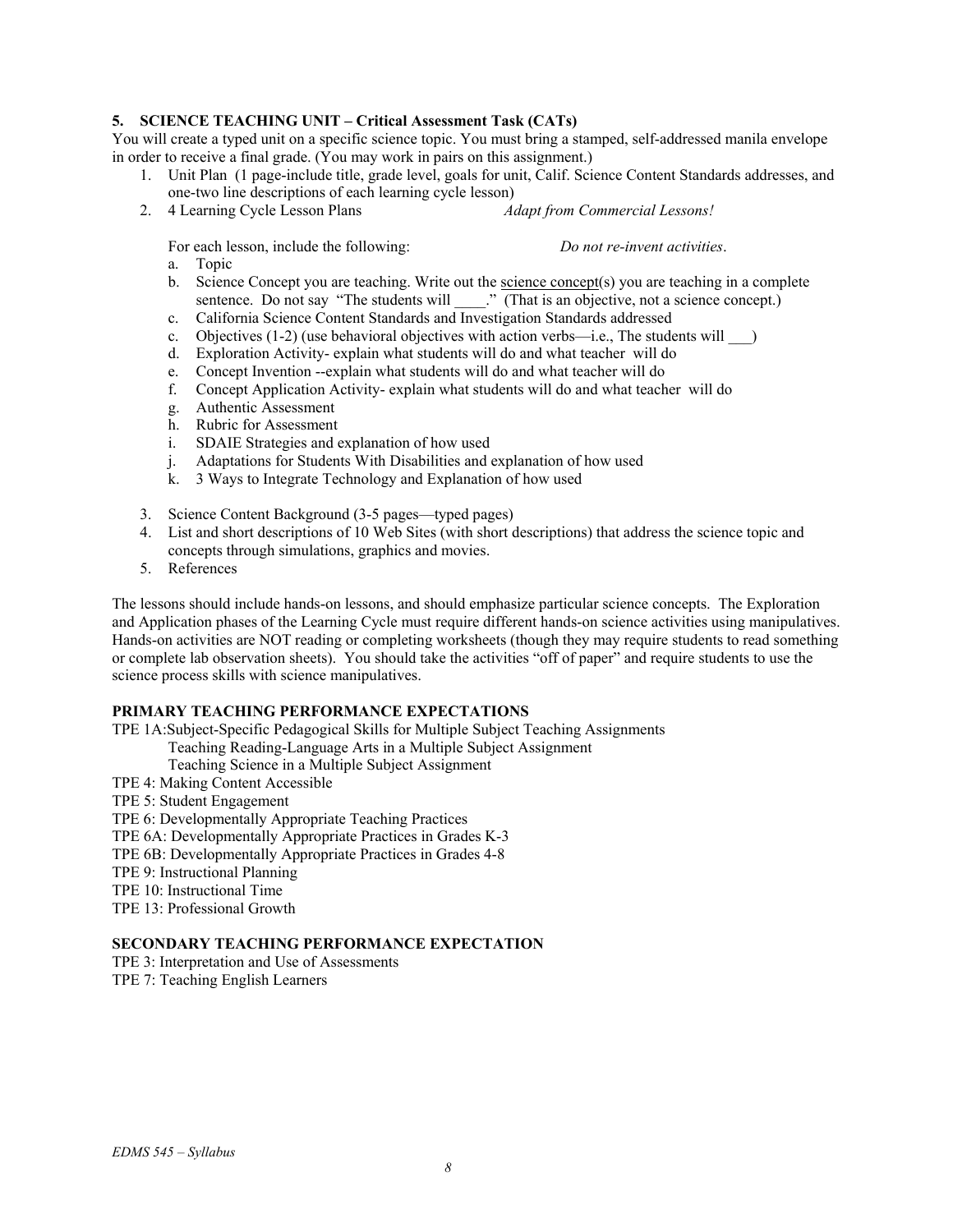### **CRITERIA FOR GRADING ASSIGNMENT**

| $\mathbf{A}$ | Outstanding work on assignment, excellent syntheses of information and<br>experiences, great insight and application, and excellent writing. | $90-100\%$  |
|--------------|----------------------------------------------------------------------------------------------------------------------------------------------|-------------|
| <sup>B</sup> | Completion of assignment in good form with good syntheses and                                                                                | $80 - 89\%$ |
|              | application of information and experiences; writing is good.                                                                                 |             |
| C            | Completion of assignment, adequate effort, adequate synthesis of                                                                             | $70 - 79%$  |
|              | information and application of information and experiences, writing is adequate.                                                             |             |
| D            | Incomplete assignment, inadequate effort and synthesis of information,                                                                       | $60 - 69\%$ |
|              | writing is less than adequate.                                                                                                               |             |

**Late assignments will be penalized by a 10-point reduction each day they are late.** 

## **COURSE GRADES**

### *An "A" student is one who:*

- completes all assignments on time and demonstrates the ability to summarize, analyze, and/or reflect at high levels.
- varies sources of information for assignments, demonstrating high degree of effort in pursuing varied perspectives around important educational issues.
- completes all the reading assignments and develops thoughtful and thorough responses.
- produces work that reveals a strong commitment to self-discovery and learning.
- produces work at a high professional level in terms of both writing and content.
- develops a high quality presentation, demonstrating significant learning around a contemporary issue.
- presents confidently and intelligently, demonstrating effective teaching skills.
- completes assignments in/out of class with a focus on learning and exploration, pushing him/herself to better understand the profession through quality work.
- attends almost every class meeting and is fully engaged during class.
- pushes him/herself to new understandings by participating in discussions, sharing his/her opinions, and valuing others' perspectives.
- contributes to the positive environment of the class by respecting all members.

### *A "B" student is one who:*

- completes all or almost all assignments, all or most on time, and demonstrates the ability to summarize, analyze, and/or reflect at fairly high levels, showing consistent improvement over time.
- varies sources of information for assignments, demonstrating high degree of effort in pursuing varied perspectives around important educational issues.
- completes all or most of the reading assignments and develops thoughtful and fairly thorough responses.
- produces work that reveals a commitment to self-discovery and learning.
- produces work that is close to professional level in terms of both content and writing, working to develop a strong command of writing, speaking, planning and presenting.
- develops presentations, demonstrating significant learning
- presents confidently and intelligently, demonstrating effective teaching skills.
- completes assignments in/out of class with a focus on learning and exploration, pushing him/herself to better understand the profession through quality work.
- attends almost every class meeting and is regularly engaged during class.
- pushes him/herself to new understandings by participating in discussions, sharing his/her opinions, and valuing others' perspectives.
- contributes to the positive environment of the class by respecting all members.

### *A "C" student is one who:*

• completes or attempts most of the assignments, mostly on time, and demonstrates the ability to do some quality summarizing, analysis, and reflection, showing improvement over time.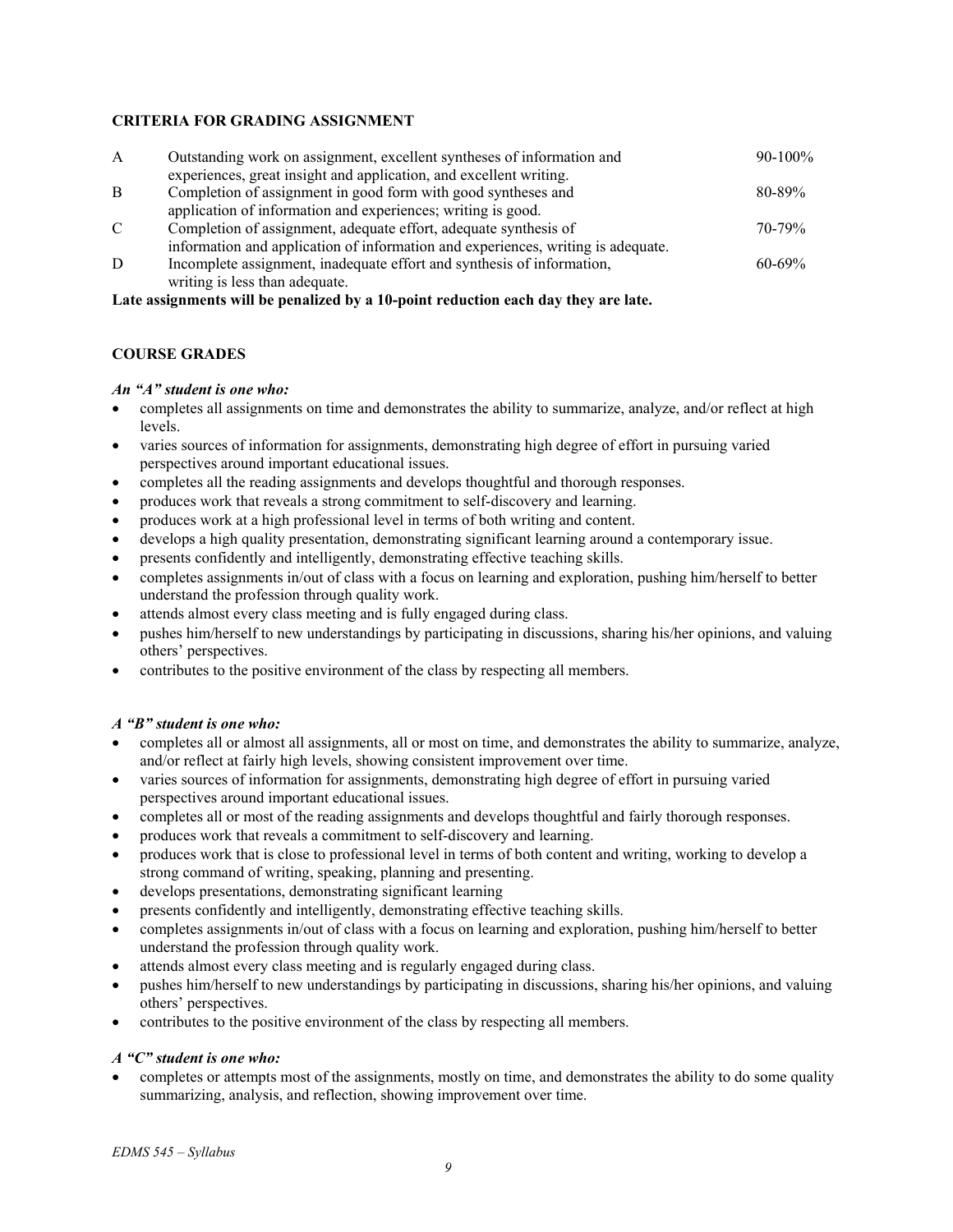- varies sources of information for assignments, demonstrating effort in pursuing varied perspectives around important educational issues.
- completes most of the reading assignments and develops thoughtful and sometimes thorough responses.
- produces work that reveals a commitment to some self-discovery and learning.
- produces work that is not yet at a professional level in terms of both writing and content.
- develops a quality presentation, demonstrating learning around a contemporary issue.
- presents confidently and intelligently, demonstrating some effective teaching skills.
- completes assignments in/out of class with a focus on learning and exploration, pushing him/herself a little to better understand the profession.
- attends most class meetings and is often engaged during class.
- pushes him/herself to some new understandings by participating to a moderate degree in discussions, sharing his/her opinions, and valuing others' perspectives.
- contributes to the positive environment of the class by respecting all members.

A "D" student is one who doesn't meet all of the minimal standards of a "C" student; "F" is earned by someone who hasn't completed significant portions of the required work and fails to meet the "C" student standards.

#### **JOURNALS**

| Science                  | School Science and Math                         |  |
|--------------------------|-------------------------------------------------|--|
| Science and Children     | Innovations in Science and Technology Education |  |
| <i>Science Education</i> | Journal of Research in Science Teaching         |  |
| <i>Science News</i>      | American Biology Teacher                        |  |
| <i>Science Scope</i>     | <i>Physics Teacher</i>                          |  |
| The Science Teacher      | Journal of Chemical Education                   |  |

#### **EISENHOWER NATIONAL CLEARINGHOUSE Visit** http://enc.org **to see the new web site**

The Eisenhower National Clearinghouse (ENC) has recently launched an all-new web site, ENC Online, at http://enc.org. ENC, which was established by the U.S. Department of Education, provides K-12 math and science educators with information about teaching materials, innovative ideas, and professional development.

The content on ENC Online has been organized into four major categories. They are Curriculum Resources, Web Links, Professional Resources, and Topics. Through Curriculum Resources, teachers can locate teaching or professional development materials using subject words, grade level, cost, and type of material to meet their specific needs.

Teachers have said that the Digital Dozen, a monthly selection of exemplary math and science web sites, is one of their favorite features on the site. It is now found in the Web Links area. (Teacher can now also choose to have Digital Dozen delivered to their email boxes when registering with ENC.) Web Links also includes links to sites offering lesson plans, arranged by math or science topics.

The Professional Resources area is intended to become a part of a teacher's professional support system. A Timesavers section found within the Professional Resources area offers a collection of the most popular professional resources in one place for quick linking and use. Standards and state frameworks are also found under Professional Resources, as are federally funded resources, professional development strategies, and research articles.

ENC has always created projects and publications on relevant topics for teachers. The Topics area arranges hundreds of articles, teacher interviews, and selected curriculum resources and web sites thematically. Key education issues addressed in the Topics area include inquiry and problem solving, integrating educational technology, equity, and assessment. These areas include the materials developed for ENC Focus, our quarterly magazine for math and science educators.

Lastly, visitors will find news and timely information about workshops, student contests, awards and grants, and other developments in math and science education.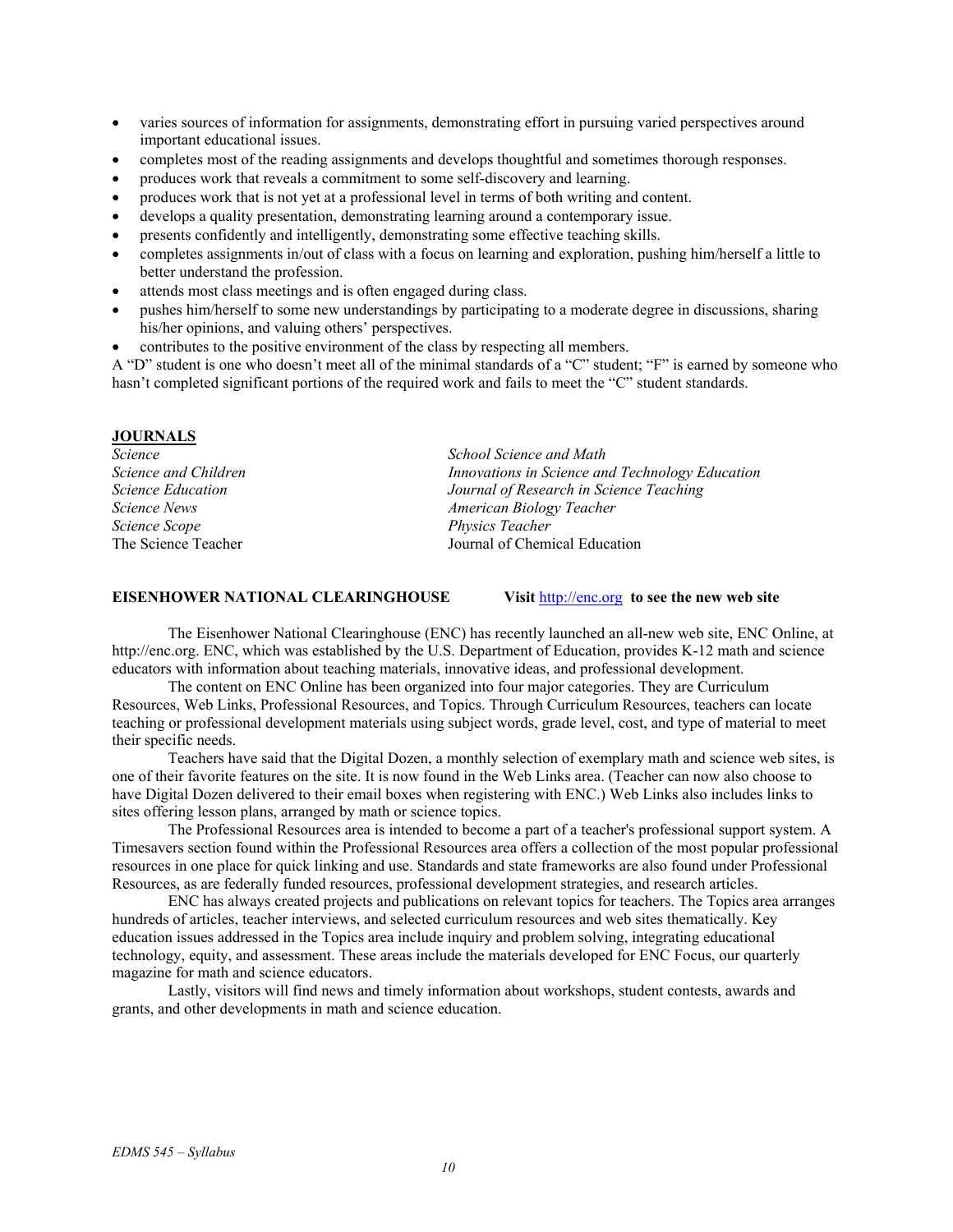### **Teaching Performance Expectations Standards of Quality and Effectiveness for Professional Teacher Preparation Programs California Commission on Teacher Credentialing September 6, 2001**

### **A. MAKING SUBJECT MATTER COMPREHENSIBLE TO STUDENTS**

#### **TPE 1A: Subject-Specific Pedagogical Skills for Multiple Subject Teaching Assignments - Teaching Science in a Multiple Subject Assignment**

Candidates for a Multiple Subject Teaching Credential demonstrate the ability to teach the state-adopted academic content standards for students in science (K-8). They balance the focus of instruction between science information, concepts, and investigations. Their explanations, demonstrations, and class activities serve to illustrate science concepts and principles, scientific investigation, and experimentation. Candidates emphasize the importance of accuracy, precision,

### **B. ASSESSING STUDENT LEARNING**

**TPE 2: Monitoring Student Learning During Instruction - Candidates for a Teaching Credential use progress** monitoring at key points during instruction to determine whether students are progressing adequately toward achieving the state-adopted academic content standards for students. They pace instruction and re-teach content based on evidence gathered using assessment strategies such as questioning students and examining student work and products. Candidates anticipate, check for, and address common student misconceptions and misunderstandings.

### **TPE 3: Interpretation and Use of Assessments**

Candidates for a Teaching Credential understand and use a variety of informal and formal, as well as formative and summative assessments, to determine students' progress and plan instruction. They know about and can appropriately implement the state-adopted student assessment program. Candidates understand the purposes and uses of different types of diagnostic instruments, including entry level, progress-monitoring and summative assessments. They use multiple measures, including information from families, to assess student knowledge, skills, and behaviors. They know when and how to use specialized assessments based on students' needs. Candidates know about and can appropriately use informal classroom assessments and analyze student work. They teach students how to use self-assessment strategies. Candidates provide guidance and time for students to practice these strategies.

Candidates understand how to familiarize students with the format of standardized tests. They know how to appropriately administer standardized tests, including when to make accommodations for students with special needs. They know how to accurately interpret assessment results of individuals and groups in order to develop and modify instruction. Candidates interpret assessment data to identify the level of proficiency of English language learners in English as well as in the students' primary language. They give students specific, timely feedback on their learning, and maintain accurate records summarizing student achievement. They are able to explain, to students and to their families, student academic and behavioral strengths, areas for academic growth, promotion and retention policies, and how a grade or progress report is derived. Candidates can clearly explain to families how to help students achieve the curriculum Standards of Quality and Effectiveness for Professional Teacher Preparation Programs

### **C. ENGAGING AND SUPPORTING STUDENTS IN LEARNING**

#### **TPE 4: Making Content Accessible**

Candidates for Teaching Credentials incorporate specific strategies, teaching/instructional activities, procedures and experiences that address state-adopted academic content standards for students in order to provide a balanced and comprehensive curriculum. They use instructional materials to reinforce state-adopted academic content standards for students and they prioritize and sequence essential skills and strategies in a logical, coherent manner relative to students' current level of achievement. They vary instructional strategies according to purpose and lesson content. To meet student academic learning needs, candidates explain content clearly and reinforce content in multiple ways,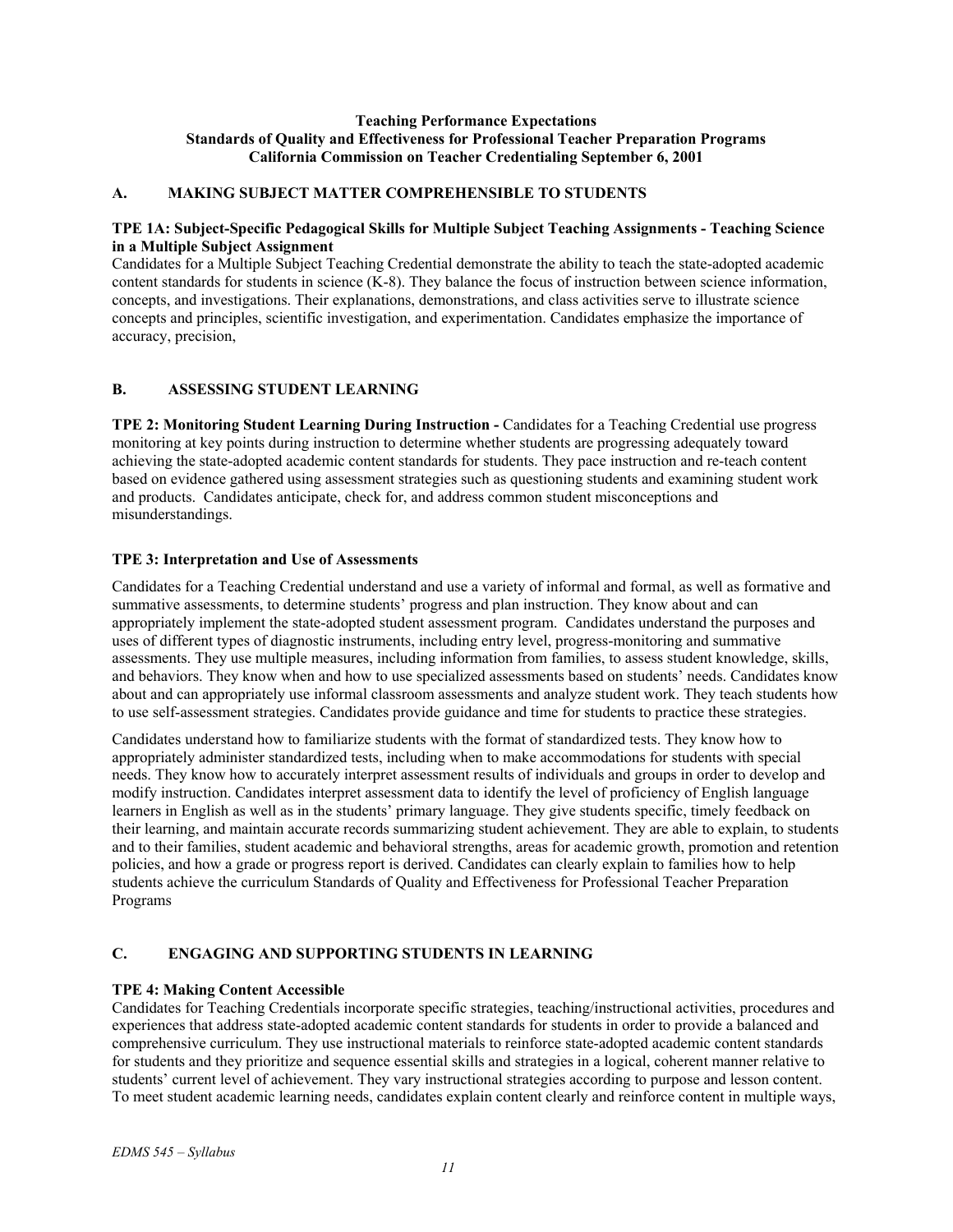such as the use of written and oral presentation, manipulatives, physical models, visual and performing arts, diagrams, non-verbal communication, and computer technology. They provide opportunities and adequate time for students to practice and apply what they have learned. They distinguish between conversational and academic language, and develop student skills in using and understanding academic language. They teach students strategies to read and comprehend a variety of texts and a variety of information sources, in the subject(s) taught. They model active listening in the classroom. Candidates encourage student creativity and imagination. They motivate students and encourage student effort. When students do not understand content, they take additional steps to foster access and comprehension for all learners. Candidates balance instruction by adjusting lesson designs relative to students' current level of achievement.

# **TPE 5: Student Engagement**

Candidates for Teaching Credentials clearly communicate instructional objectives to students. They ensure the active and equitable participation of all students. They ensure that students understand what they are to do during instruction and monitor student progress toward academic goals. If students are struggling and off-task, candidates examine why and use strategies to re-engage them. Candidates encourage students to share and examine points of view during lessons. They use community resources, student experiences, and applied learning activities to make instruction relevant. They extend the intellectual quality of student thinking by asking stimulating questions and challenging student ideas. Candidates teach students to respond to and frame meaningful questions.

### **TPE 6: Developmentally Appropriate Teaching Practices**

Background information for TPE 6: TPEs describe knowledge, skills, and abilities for all credential candidates, and they underscore the importance of generically-effective strategies for teaching a broad range of students. The purpose of TPE 6 is to establish additional expectations that are of greatest importance in teaching students at distinct stages of child and adolescent development. It is not the intent of TPE 6 to describe practices that are appropriate or effective only at one developmental level.•Standards of Quality and Effectiveness for Professional Teacher Preparation Programs. This TPE describes professional practices that are most commonly used and needed for students in each major phase of schooling, grades K-3, 4-8, and 9-12. 2

#### **TPE 6A: Developmentally Appropriate Practices in Grades K-3**

During teaching assignments in Grades K-3, candidates for a Multiple Subject Teaching Credential understand how to create a structured day with opportunities for movement. They design academic activities that suit the attention span of young learners. Their instructional activities connect with the children's immediate world; draw on key content from more than one subject area; and include hands-on experiences and manipulatives that help students learn. Candidates teach and model norms of social interactions (e.g., consideration, cooperation, responsibility, empathy). They understand that some children hold naïve understandings of the world around them. Candidates provide educational experiences that help students develop more realistic expectations and understandings of their environment. They know how to make special plans for students who require extra help in exercising self-control among their peers or who have exceptional needs or abilities.

## **TPE 6B: Developmentally Appropriate Practices in Grades 4-8**

During teaching assignments in Grades 4-8, candidates for a teaching credential build on students' command of basic skills and understandings while providing intensive support for students who lack basic skills as defined in state-adopted academic content standards for students. They teach from grade-level texts. Candidates design learning activities to extend students' concrete thinking and foster abstract reasoning and problem-solving skills. They help students develop learning strategies to cope with increasingly challenging academic curriculum. They assist students, as needed, in developing and practicing strategies for managing time and completing assignments. Candidates develop students' skills for working in groups to maximize learning. They build on peer relationships and support students in trying new roles and responsibilities in the classroom. They support students' taking of intellectual risks such as sharing ideas that may include errors. Candidates distinguish between misbehavior and over-enthusiasm, and they respond appropriately to students who are testing limits and students who alternatively assume and reject responsibility.

### **TPE 7: Teaching English Learners**

Candidates for a Teaching Credential know and can apply pedagogical theories, principles, and instructional practices for comprehensive instruction of English learners. They know and can apply theories, principles, and instructional practices for English Language Development leading to comprehensive literacy in English. They are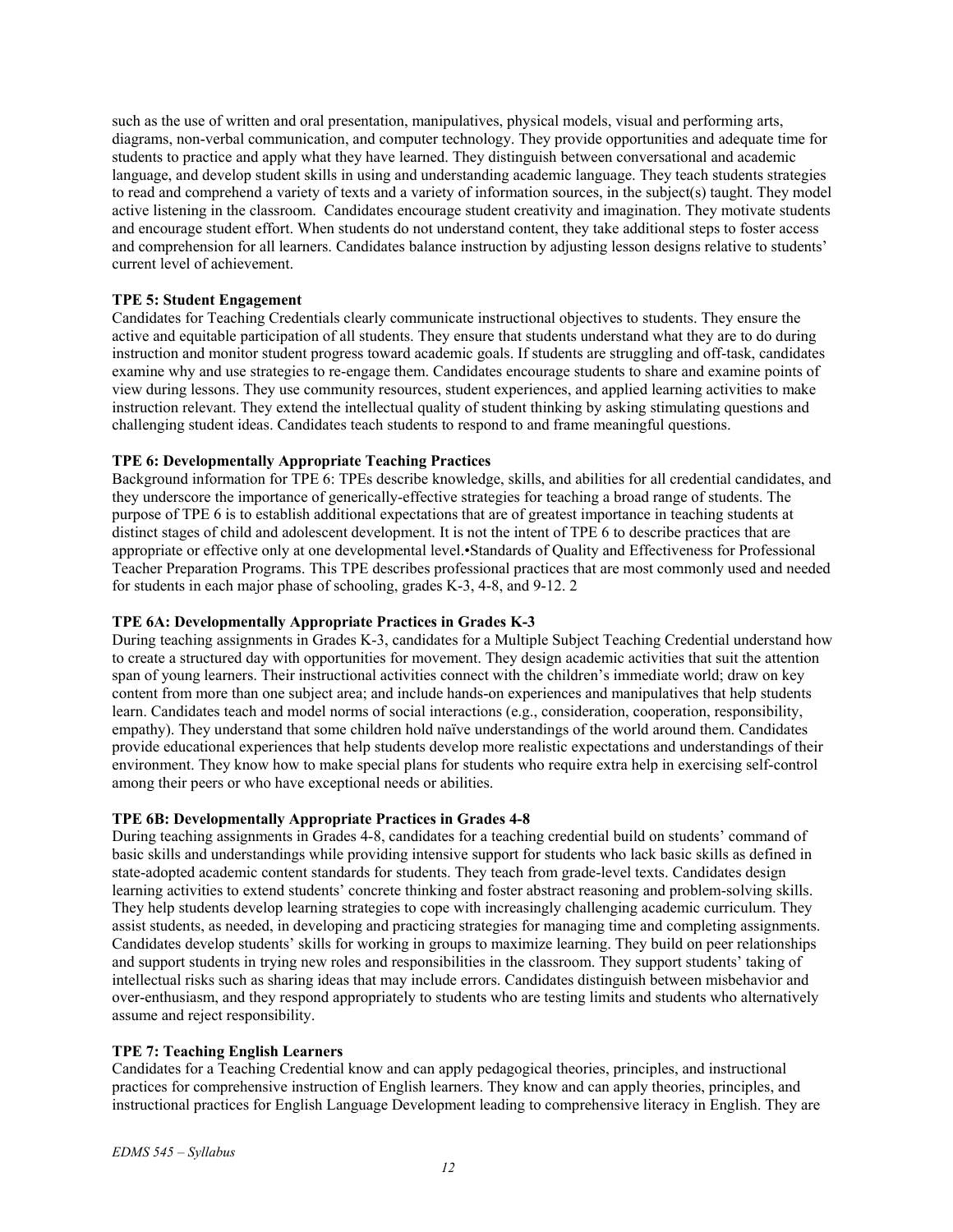familiar with the philosophy, design, goals, and characteristics of programs for English language development, including structured English immersion. They implement an instructional program that facilitates English language development, including reading, writing, listening and speaking skills, that logically progresses to the grade level reading/language arts program for English speakers. They draw upon information about students' backgrounds and prior learning, including students' assessed levels of literacy in English and their first languages, as well as their proficiency in English, to provide instruction differentiated to students' language abilities. They understand how and when to collaborate with specialists and para-educators to support English language development. Based on appropriate assessment information, candidates select instructional materials and strategies, including activities in the area of visual and performing arts, to develop students' abilities to comprehend and produce English. They use English that extends students' current level of development yet is still comprehensible. They know how to analyze student errors in oral and written language in order to understand how to plan differentiated instruction. Candidates for a Teaching Credential know and apply pedagogical theories, principles and practices for the development of academic language, comprehension, and knowledge in the subjects of the core curriculum. They use systematic instructional strategies, including contextualizing key concepts, to make grade-appropriate or advanced curriculum content comprehensible to English learners. They allow students to express meaning in a variety of ways, including in their first language, and, if available, manage first language support such as para-educators, peers, and books.3 They use questioning strategies that model or represent familiar English grammatical constructions. They make learning strategies explicit.

Candidates understand how cognitive, pedagogical, and individual factors affect students' language acquisition. They take these factors into account in planning lessons for English language development and for academic content.

Teachers are not expected to speak the students' primary language, unless they hold an appropriate credential and teach in a bilingual classroom. The expectation is that they understand how to use available resources in the primary language, including students' primary language skills, to support their learning of English and curriculum content.•Standards of Quality and Effectiveness for Professional Teacher Preparation Programs

#### **D. PLANNING INSTRUCTION AND DESIGNING LEARNING EXPERIENCES FOR STUDENTS**

#### **TPE 8: Learning about Students**

Candidates for a Teaching Credential draw upon an understanding of patterns of child and adolescent development to understand their students. Using formal and informal methods, they assess students' prior mastery of academic language abilities, content knowledge, and skills, and maximize learning opportunities for all students. Through interpersonal interactions, they learn about students' abilities, ideas, interests and aspirations. They encourage parents to become involved and support their efforts to improve student learning. They understand how multiple factors, including gender and health, can influence students' behavior, and understand the connections between students' health and their ability to learn. Based on assessment data, classroom observation, reflection and consultation, they identify students needing specialized instruction, including students whose physical disabilities, learning disabilities, or health status require instructional adaptations, and students who are gifted.

#### **TPE 9: Instructional Planning**

Candidates for a Teaching Credential plan instruction that is comprehensive in relation to the subject matter to be taught and in accordance with state-adopted academic content standards for students. They establish clear long-term and short-term goals for student learning, based on state and local standards for student achievement as well as on students' current levels of achievement. They use explicit teaching methods such as direct instruction and inquiry to help students meet or exceed grade level expectations. They plan how to explain content clearly and make abstract concepts concrete and meaningful. They understand the purposes, strengths and limitations of a variety of instructional strategies, including examining student work, and they improve their successive uses of the strategies based on experience and reflection. They sequence instruction so the content to be taught connects to preceding and subsequent content. In planning lessons, they select or adapt instructional strategies, grouping strategies, and instructional material to meet student learning goals and needs. Candidates connect the content to be learned with students' linguistic and cultural backgrounds, experiences, interests, and developmental learning needs to ensure that instruction is comprehensible and meaningful. To accommodate varied student needs, they plan differentiated instruction. When support personnel, such as aides and volunteers are available, they plan how to use them to help